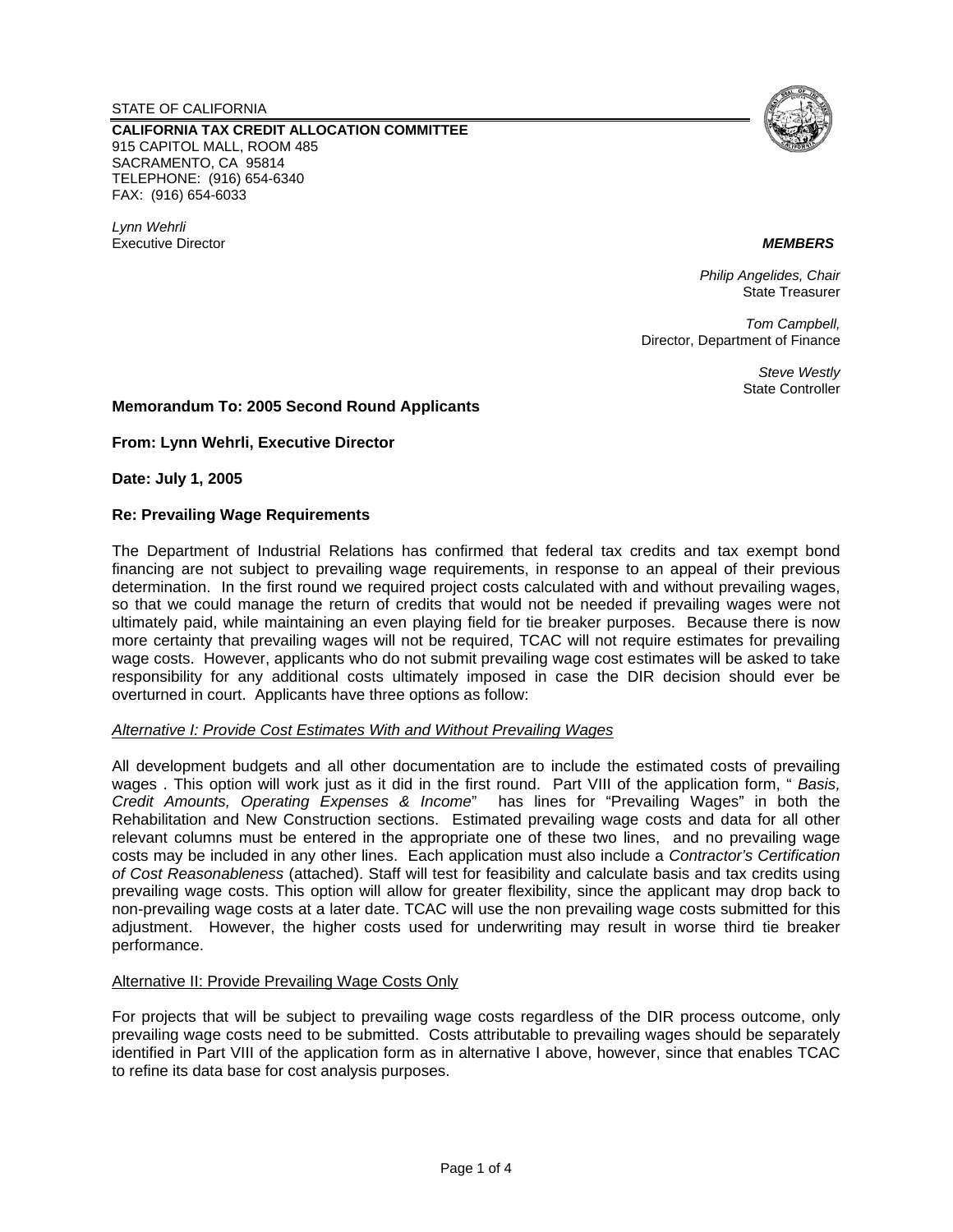# Alternative III: Provide Non-Prevailing Wage Costs Only

At the request of some applicants, and because of the increased certainty with respect to prevailing wage requirements, TCAC will also accept applications without any prevailing wage cost estimates. However, this approach provides an advantage in third tie breaker performance, does not give TCAC a basis for subsequent cost and tax credit adjustments, and could create cost issues later if prevailing wage rates should ever be imposed retroactively. Consequently applicants selecting this approach will be required to submit a certification that they will not request any prevailing wage based cost increase or tax credit increase in the future, and assume full responsibility for funding any financing gap that might appear. (Applicant Certification attached.)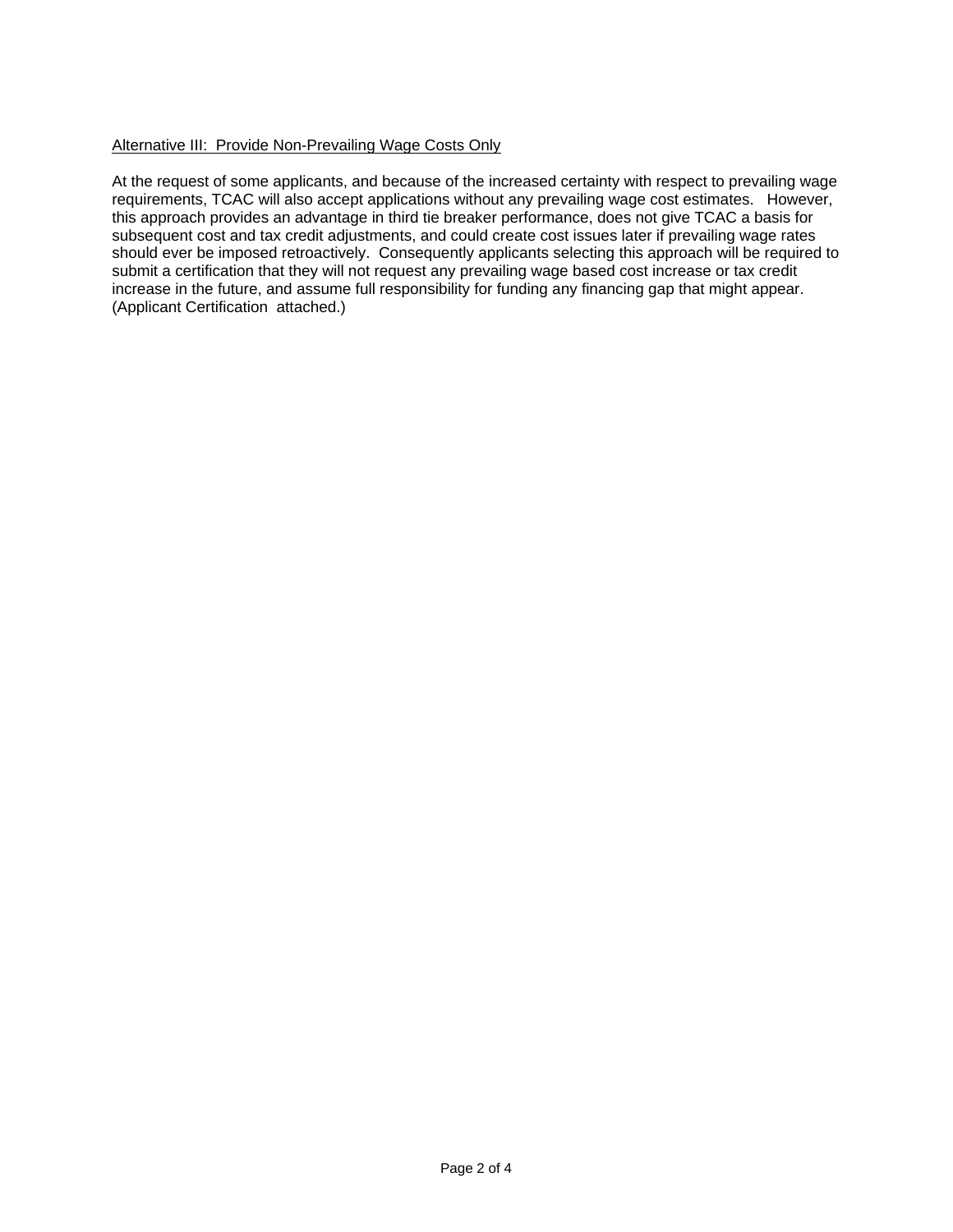# **CONTRACTOR'S CERTIFICATION OF COST REASONABLENESS**

# **PROJECT IDENTIFICATION**

| NAME OF PROPOSED PROJECT |  |
|--------------------------|--|
| PROPOSED LOCATION        |  |
| SPONSOR/DEVELOPER        |  |

### **CERTIFICATION**

I hereby certify that I have reviewed or prepared the estimated construction cost budgets for the above cited project. I have determined that the numbers below reflect reasonable estimates based on my knowledge of the construction costs for multifamily dwellings in the location proposed, at this point in time. These estimates do not represent any contract or commitment on my part to undertake construction of the project, nor do they represent any commitment on the part of the project owner to use my services as a contractor.

| <b>Total Costs With Prevailing Wages</b>     |  |
|----------------------------------------------|--|
| <b>Total Costs Without Prevailing Wages</b>  |  |
| Difference Attributable to Prevailing Wages* |  |

\*This amount must match the amount entered in the Applicant's application on the "Prevailing Wage" line item in Part VIII, and Total Cost figures must both tie out to totals on the forms.

\_\_\_\_\_\_\_\_\_\_\_\_\_\_\_\_\_\_\_\_\_\_\_\_\_\_\_\_\_\_\_\_\_\_\_\_\_\_\_\_\_\_\_\_\_\_\_\_\_\_\_\_\_\_\_\_\_\_\_\_\_\_\_\_\_\_\_\_\_\_\_\_\_\_\_\_\_\_\_

\_\_\_\_\_\_\_\_\_\_\_\_\_\_\_\_\_\_\_\_\_\_\_\_\_\_\_\_\_\_\_\_\_\_\_\_\_\_\_\_\_\_\_\_\_\_\_\_\_\_\_\_\_\_\_\_\_\_\_\_\_\_\_\_\_\_\_\_\_\_\_\_\_\_\_\_\_\_\_(Com

SIGNED **with a set of the set of the set of the set of the set of the set of the set of the set of the set of the set of the set of the set of the set of the set of the set of the set of the set of the set of the set of th** 

(Name Printed)

(Title)

pany Name and Address)

(Phone Number)

Date\_\_\_\_\_\_\_\_\_\_\_\_\_\_\_\_\_\_\_\_\_\_\_\_\_

Rev. 7/1/05